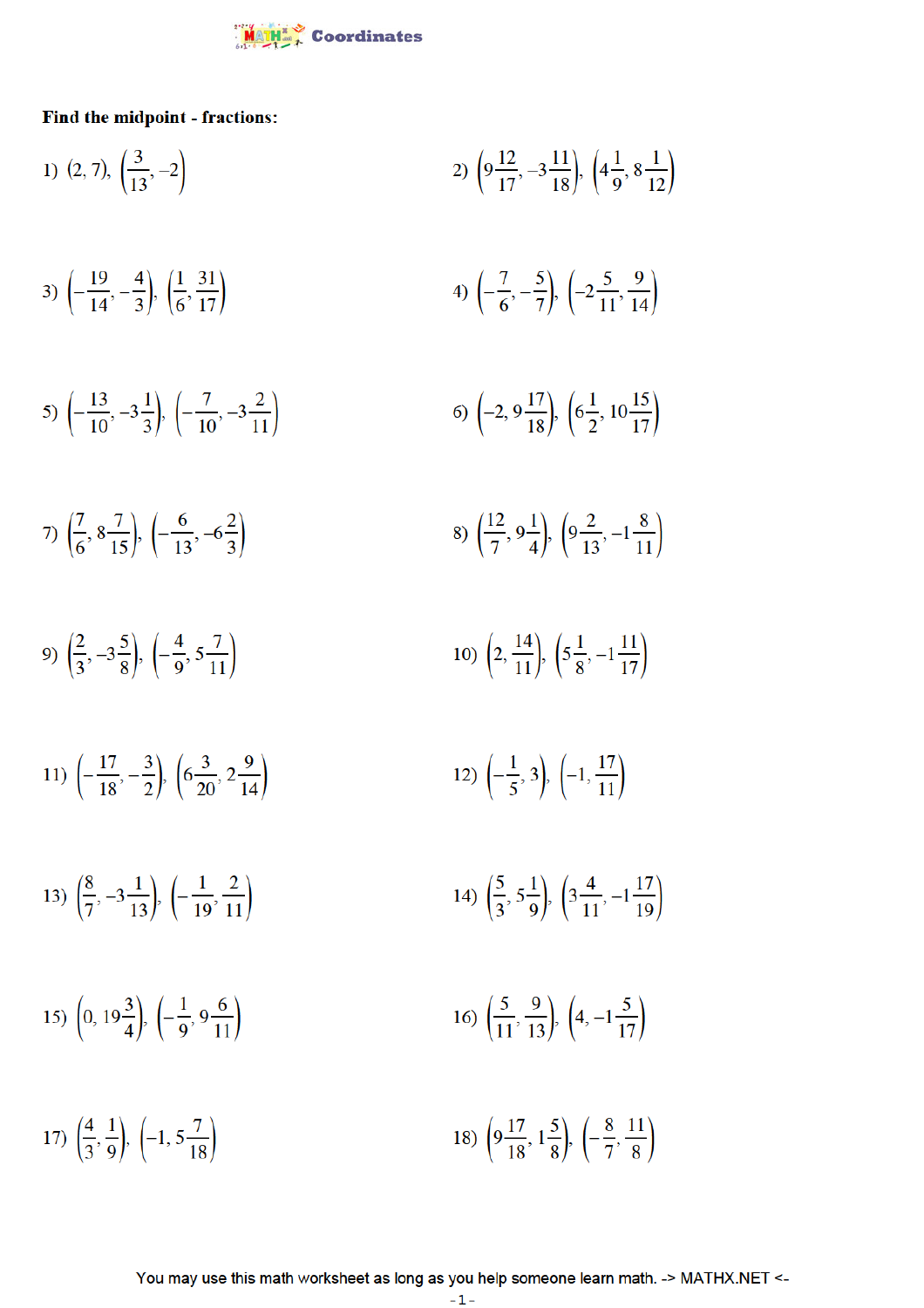19) 
$$
\left(\frac{1}{14}, -1\frac{7}{16}\right), \left(-\frac{1}{3}, 13\right)
$$
  
\n20)  $\left(2\frac{3}{10}, 2\frac{5}{16}\right), \left(-2\frac{1}{5}, 10\frac{1}{5}\right)$   
\n21)  $\left(1\frac{2}{7}, \frac{9}{5}\right), \left(\frac{13}{16}, -\frac{7}{18}\right)$   
\n22)  $\left(8\frac{2}{11}, -\frac{1}{3}\right), \left(9\frac{7}{20}, 2\right)$   
\n23)  $\left(1\frac{1}{3}, \frac{15}{13}\right), \left(\frac{5}{3}, \frac{3}{5}\right)$   
\n24)  $\left(13, 2\frac{14}{17}\right), \left(5\frac{1}{9}, 3\frac{3}{20}\right)$   
\n25)  $\left(6\frac{13}{18}, 1\frac{1}{2}\right), \left(\frac{11}{6}, \frac{1}{3}\right)$   
\n26)  $\left(-1\frac{1}{3}, 4\frac{2}{3}\right), \left(-2\frac{11}{12}, -\frac{21}{20}\right)$   
\n27)  $\left(6\frac{8}{15}, -\frac{19}{11}\right), \left(-\frac{3}{10}, 4\frac{11}{12}\right)$   
\n28)  $\left(-2\frac{3}{7}, 7\right), \left(\frac{3}{14}, -\frac{9}{8}\right)$   
\n29)  $\left(5\frac{5}{11}, -\frac{12}{19}\right), \left(\frac{5}{6}, -\frac{3}{2}\right)$   
\n30)  $\left(-2\frac{2}{3}, -\frac{1}{19}\right), \left(-\frac{32}{17}, -\frac{29}{15}\right)$ 

You may use this math worksheet as long as you help someone learn math. -> MATHX.NET <-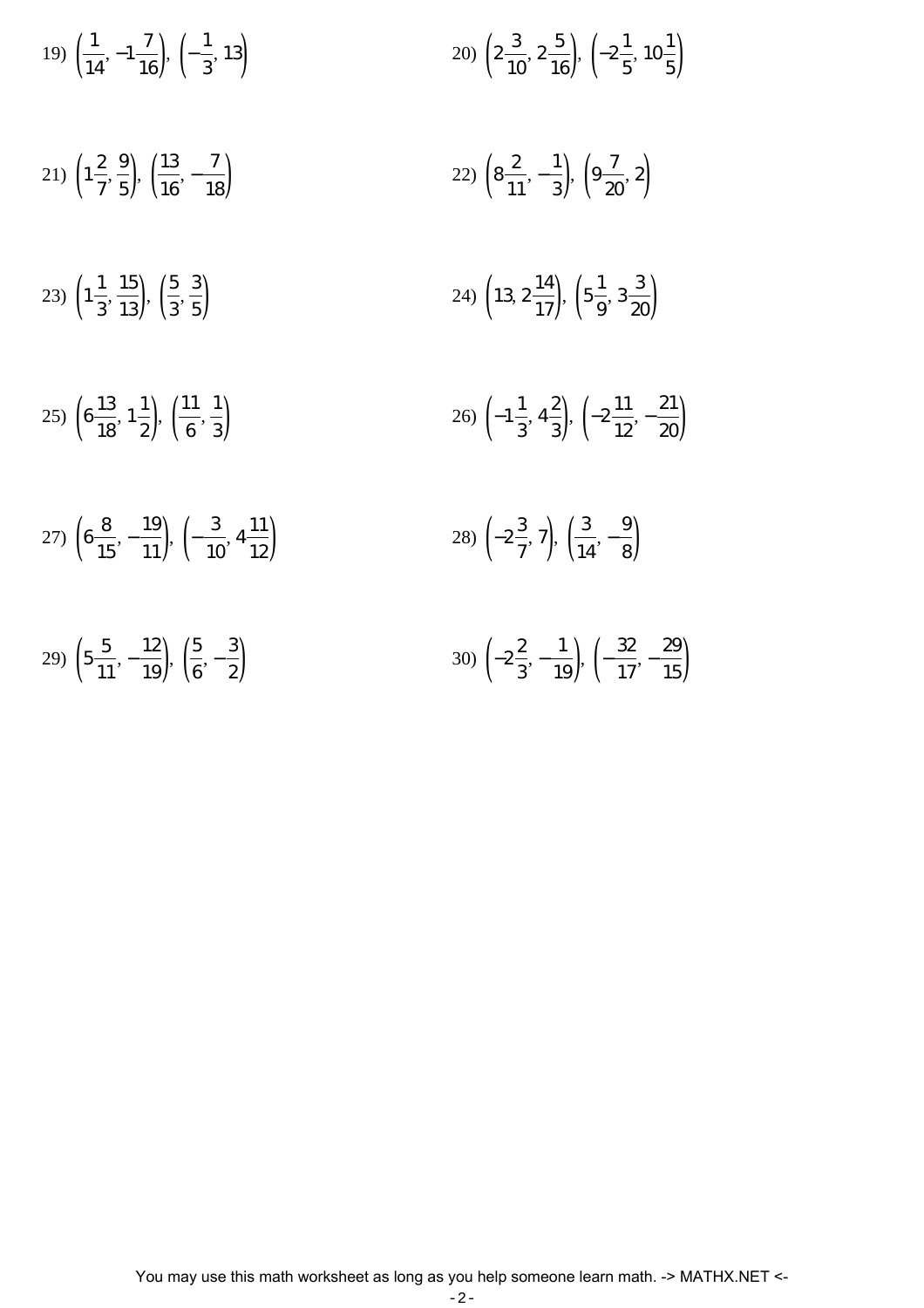## Find the midpoint - fractions:

1) 
$$
(2, 7), (\frac{3}{13}, -2)
$$
  
\n $(\frac{13}{26}, 2\frac{1}{2})$   
\n3)  $(-\frac{19}{14}, -\frac{4}{3}), (\frac{1}{6}, \frac{31}{17})$   
\n $(-\frac{25}{42}, \frac{25}{102})$   
\n5)  $(-\frac{13}{10}, -3\frac{1}{3}), (-\frac{7}{10}, -3\frac{2}{11})$   
\n $(-1, -3\frac{17}{66})$   
\n7)  $(\frac{7}{6}, 8\frac{7}{15}), (-\frac{6}{13}, -6\frac{2}{3})$   
\n $(\frac{55}{156}, \frac{9}{10})$   
\n9)  $(\frac{2}{3}, -3\frac{5}{8}), (-\frac{4}{9}, 5\frac{7}{11})$   
\n $(\frac{1}{9}, 1\frac{1}{176})$   
\n11)  $(-\frac{17}{18}, -\frac{3}{2}), (6\frac{3}{20}, 2\frac{9}{14})$   
\n $(2\frac{217}{360}, \frac{4}{7})$   
\n13)  $(\frac{8}{7}, -3\frac{1}{13}), (-\frac{1}{19}, \frac{2}{11})$   
\n $(\frac{145}{266}, -1\frac{64}{143})$   
\n15)  $(0, 19\frac{3}{4}), (-\frac{1}{9}, 9\frac{6}{11})$   
\n $(-\frac{1}{18}, 14\frac{57}{88})$   
\n17)  $(\frac{4}{3}, \frac{1}{9}), (-1, 5\frac{7}{18})$   
\n $(\frac{1}{6}, 2\frac{3}{4})$ 

2) 
$$
\left(9\frac{12}{17}, -3\frac{11}{18}\right), \left(4\frac{1}{9}, 8\frac{1}{12}\right)
$$
  
\n $\left(6\frac{139}{153}, 2\frac{17}{72}\right)$   
\n4)  $\left(-\frac{7}{6}, -\frac{5}{7}\right), \left(-2\frac{5}{11}, \frac{9}{14}\right)$   
\n $\left(-1\frac{107}{132}, -\frac{1}{28}\right)$   
\n6)  $\left(-2, 9\frac{17}{18}\right), \left(6\frac{1}{2}, 10\frac{15}{17}\right)$   
\n $\left(2\frac{1}{4}, 10\frac{253}{612}\right)$   
\n8)  $\left(\frac{12}{7}, 9\frac{1}{4}\right), \left(9\frac{2}{13}, -1\frac{8}{11}\right)$   
\n $\left(5\frac{79}{182}, 3\frac{67}{88}\right)$   
\n10)  $\left(2, \frac{14}{11}\right), \left(5\frac{1}{8}, -1\frac{11}{17}\right)$   
\n $\left(3\frac{9}{16}, -\frac{35}{187}\right)$   
\n12)  $\left(-\frac{1}{5}, 3\right), \left(-1, \frac{17}{11}\right)$   
\n $\left(-\frac{3}{5}, 2\frac{3}{11}\right)$   
\n14)  $\left(\frac{5}{3}, 5\frac{1}{9}\right), \left(3\frac{4}{11}, -1\frac{17}{19}\right)$   
\n $\left(2\frac{17}{33}, 1\frac{104}{171}\right)$   
\n16)  $\left(\frac{5}{11}, \frac{9}{13}\right), \left(4, -1\frac{5}{17}\right)$   
\n $\left(2\frac{5}{22}, -\frac{133}{442}\right)$   
\n18)  $\left(9\frac{17}{18}, 1\frac{5}{8}\right), \left(-\frac{8}{7}, \frac{11}{8}\right)$   
\n $\left(4\frac{101}{252}, 1\frac{1}{2}\right)$